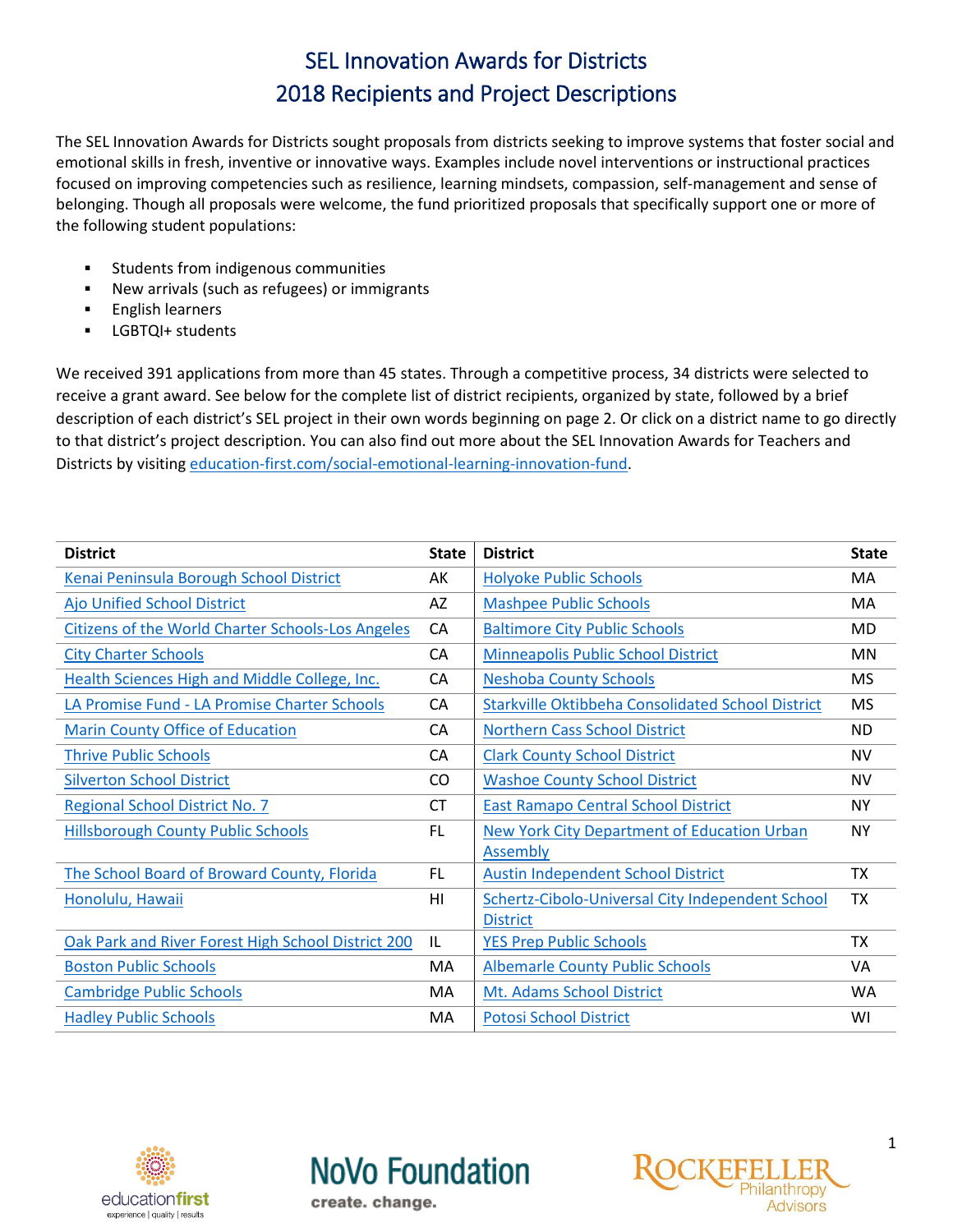#### Kenai Peninsula Borough School District . Soldotna, AK

<span id="page-1-0"></span>Educators see the impact that trauma has on children and youth every day. Understanding how Adverse Childhood Experiences (ACEs) affect students' learning and behavior will help educators improve health and academic outcomes for students. To further our understanding of ACEs on student learning, KPBSD is inviting Dr. Linda Chamberlain, an expert on ACEs, brain development and trauma to conduct a series of ACEs training and discussions for our educators and community partners. Our goal is to build school cultures where students who are struggling or who are in emotional and/or social distress have access to adults in their lives who have the skills and resources to help them.

### **Ajo Unified School District • Ajo, AZ**

<span id="page-1-1"></span>This year, the Ajo Unified School District will deepen integration of Holistic Trauma-Informed Restorative Practices in our rural school district in the Arizona borderland. In the spirit of restorative practices, we seek above all to strengthen relationships. To do this, we'll draw upon local resources, empowering our students, staff, parents and high school peer mentors to share existing knowledge and increasingly apply restorative tools. Creative community partnerships will allow Ajo Schools to fund a part-time Restorative Coordinator for the first time. We're thrilled to incorporate curricular programming including the return of Challenge Day and the Choose Love SEL curriculum. Expert restorative consultation will help us establish systems for sustainability over the long haul. We look forward to continued transformational work together with our entire community as we innovate at the intersection of restorative strategies and trauma-informed practices, attuned to the needs and gifts of our unique place.

#### **Citizens of the World Charter Schools Los Angeles** Los Angeles, CA

<span id="page-1-2"></span>Citizens of the World Los Angeles ("CWC LA") will build upon the organization's work of defining outcomes at each grade level for our "graduate dispositions" (habits of character that represent our graduates' readiness to act in a certain way) by focusing intensively on the implementation of these dispositions. The grant will focus on the refinement and implementation of a three-year plan to implement our graduate dispositions in each of our schools, with this upcoming first year being vital to gaining momentum. This focus on implementation will also help us build capacity throughout our region regarding our graduate dispositions.

#### **City Charter Schools** Los Angeles, CA

<span id="page-1-3"></span>Through the proposed All Means All project, City Charter Schools will build on our codification of SEL outcomes, strengthening practices at each school site. We will operationalize our stated SEL outcomes and strengthen our practices in alignment with those outcomes. Each school has assessed our existing practices against the outcomes we are defining and has identified a need to address student socio-cultural context as it relates to social and emotional development. They have each devised a process for strengthening those outcomes and will leverage grant resources to implement identified initiatives.

#### Health Sciences High and Middle College, Inc. . San Diego, CA

<span id="page-1-4"></span>We plan to launch a significant focus on social and emotional learning through a series of events and experiences for our 700+ students. We will mobilize a group of student leaders who will become ambassadors of equity and respect. These students will mentor peers and teachers. We will also launch a year-long professional learning experience for teachers and develop an introductory week of school culture activities that break down barriers between various groups of students. Finally, we will create a Day of Understanding for the entire school and other invited schools to come together





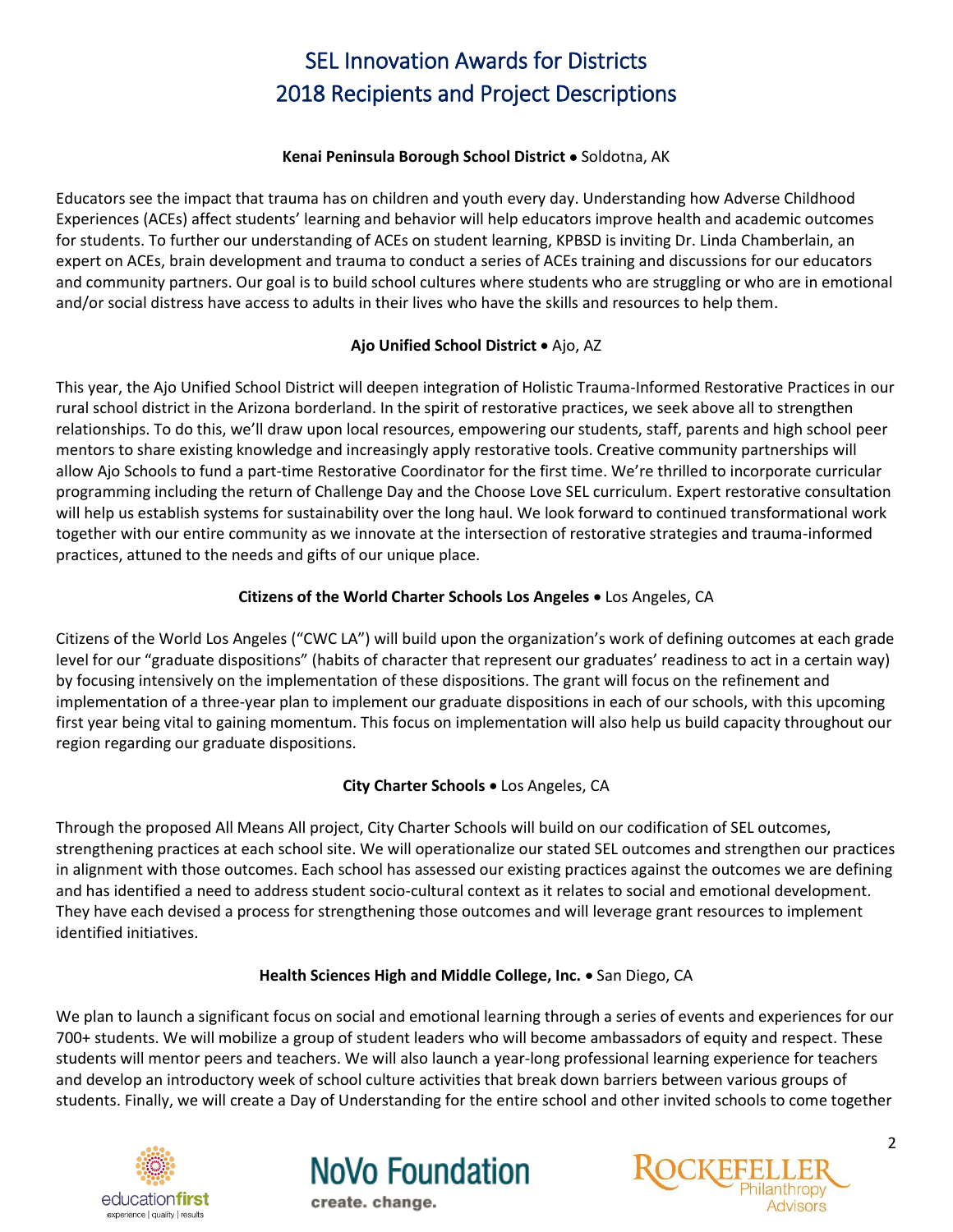# SEL Innovation Awards for Districts

# 2018 Recipients and Project Descriptions

to celebrate with an event that will include a TED Talk competition focused on social awareness and relationship building.

#### LA Promise Charter Schools . Los Angeles, CA

<span id="page-2-0"></span>Conceived of as exceptional learning environments for youth in the hardest of learning circumstances, LA Promise Charter Schools are ready to systematically embark on integrated social and emotional learning supports, training and metrics. We present an integrated strategy, rather than a program, that will serve ALL students, to embed SEL strategies deep and wide in our schools and become, in the long term, a sustainable and indispensable part of the overall learning framework of LA Promise Charter Schools. We are committed to preparing positive, resilient and confident students for the world beyond our walls and for the hardships they face every day.

# **Marin County Office of Education • San Rafael, CA**

<span id="page-2-1"></span>The SEL Innovation project with Marin COE places equity at the center of programs. We have identified a professional development focused on equity, specifically race, encompassing all student groups. Learning starts with the educational/administrative leads who support the work with students, parents and community. Beginning with selfawareness of bias, progressing to self-management and responsible decision making, we will use an equity lens across classroom practices, school/district culture, and most importantly student engagement. Philosophical in design and practical in approach, with potential to impact all students. Imagine examining education through an equity lens: Looking at how, what, and most importantly, who you are teaching.

# **Thrive Public Schools • San Diego, CA**

<span id="page-2-2"></span>Thanks to the support of the Social and Emotional Learning Innovation Fund, Thrive Public Schools will take our current social and emotional learning work to the next level by implementing Council practices in each of our classrooms. These practices build students' self-awareness and empathy through a regular exercise of listening and speaking from the heart. Thrive recognizes the need for our students to grow not only as individuals who manage their own needs, but as members of a community who are able to hear and respond to the needs of others in a healthy and affirming way.

# **Silverton School District .** Silverton, CO

<span id="page-2-3"></span>Silverton School District is continuing multiple efforts to infuse SEL into our school culture. We are supporting a social and emotional leader to guide students, teachers and parents in SEL; we are creating school-sponsored family support circles for a targeted audience of English Language Learning families and families with children that have endured a significant number of adverse childhood experiences; and we are working to integrate restorative practices within our entire school community. SEL will be a major focus of professional development days as teachers will travel to other districts to see strong examples of SEL in action in different school settings.

# **Regional School District No. 7** Winsted, CT

<span id="page-2-4"></span>Kindness in Motion originated in RSD No. 7 in 2015. Students apply for a \$100 grant by describing an idea they would like to put into motion. Most use the grant as seed money. They recognize a need, reflect, create a plan and put it into action. Examples include: sending handmade dolls to an orphanage in China, rebuilding a deck for an elderly neighbor, stuffing backpacks for children taken into DCF custody, teaching painting to the elderly, etc. Students contribute to the greater good in deeply meaningful ways. It's recognized by the Yale Center for Emotional Intelligence, Facebook and InspirED.





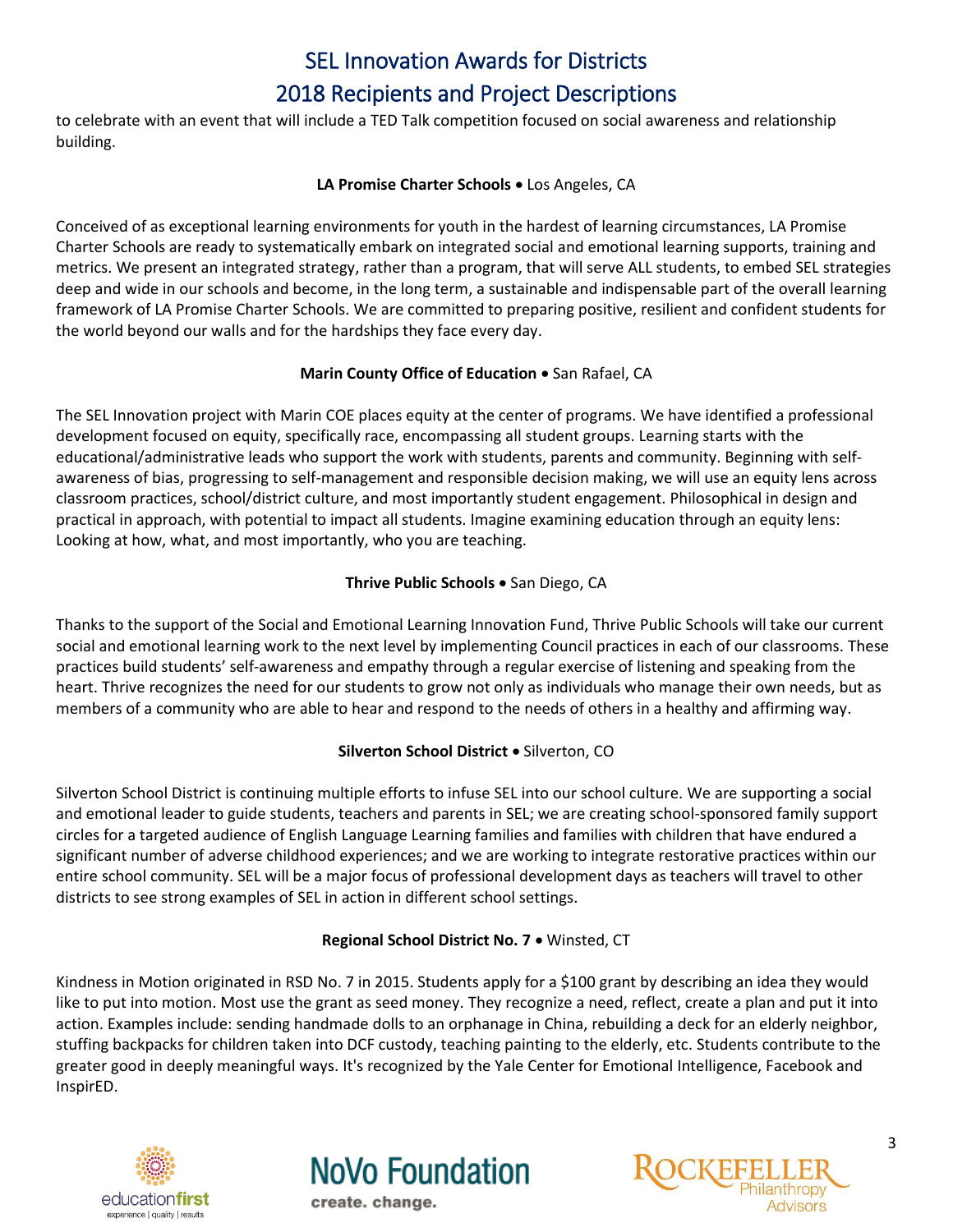#### **Hillsborough County Public Schools** Tampa, FL

<span id="page-3-0"></span>Hillsborough County Public Schools (HCPS) proposes to expand its current implementation of the Latinos in Action (LIA) program to two additional sites: Shields Middle School and Lennard High School. These schools were selected for inclusion in the project given their large Hispanic populations coupled with a demonstrated high level of need. The LIA program is designed to help Latino students leverage their personal assets in order to learn to excel academically, serve their community, and emerge as leaders. Key LIA activities include weekly tutoring at local elementary schools, engagement in additional service opportunities, extracurricular involvement and leadership committee participation.

### The School Board of Broward County . Fort Lauderdale, FL

<span id="page-3-1"></span>"Psyched: A Mindset. A Purpose" is a multi-tiered teacher and student fellowship program that infuses culturally responsive social and emotional programs to strengthen the mind and body (mental and physical) of underserved student populations. The full year fellowship program will develop teachers and students as social and emotional learning (SEL) intelligent leaders through SEL coaching and leadership development. Fellows will co-create and implement school-based social and emotional learning and character development initiatives to improve school culture and climate. Through their culminating project, fellows will elevate to SEL Ambassadors, mentoring and addressing issues and challenges of the district's most struggling communities.

### **Honolulu, Hawaii • Honolulu, HI**

<span id="page-3-2"></span>The Hawaii SELA (Social Emotional Learning in Action) program focuses on the development of youth leadership and peer mentorship. The program is a collaboration between University Laboratory School, Castle High School and Kailua High School. It is an innovative approach to cultivating global citizenship in youth, through a student centered, experiential learning, youth-led program where students develop skills such as facilitation, communication, social action and leadership development. Students explore themes, drawing connections to current events, local issues, and their own lives – as native students, immigrants, first generation, refugees, and youth discovering their identities and place in the world.

# **Oak Park River Forest High School - District 200**  Oak Park, IL

<span id="page-3-3"></span>The *Student at the Pillar Project* is a continuation of our SEL efforts to bring more healthy culture, positive connections, and increased transparency into our district. We are in the process of piloting a web and app based system of communication between educators, counselors, coaches and mentors within a student's network. This past school year, we researched what kind of real-time basic information shared across normally disconnected groups of educators will have the most positive impact on a student's life at OPRF. This school year, our plan is to engage a tech developer to further pilot the project.

#### **Boston Public Schools .** Boston, MA

<span id="page-3-4"></span>Boston Public Schools' History and Social Studies Department will create a comprehensive scope and sequence plan for Ethnic Studies electives centered around Boston-area ethnic communities, Latinx, African and Asian/Asian-American studies. Students enrolled in these courses will benefit from the greater cultural insight that comes from these classes and will be able to understand how the intersectionality of culture, race, family, environment and identity affect their lives. Processing these ideas is key for several groups like English Learners and LGBTQI+ students of color in our diverse communities. The work will be done in collaboration with teachers and selected students.





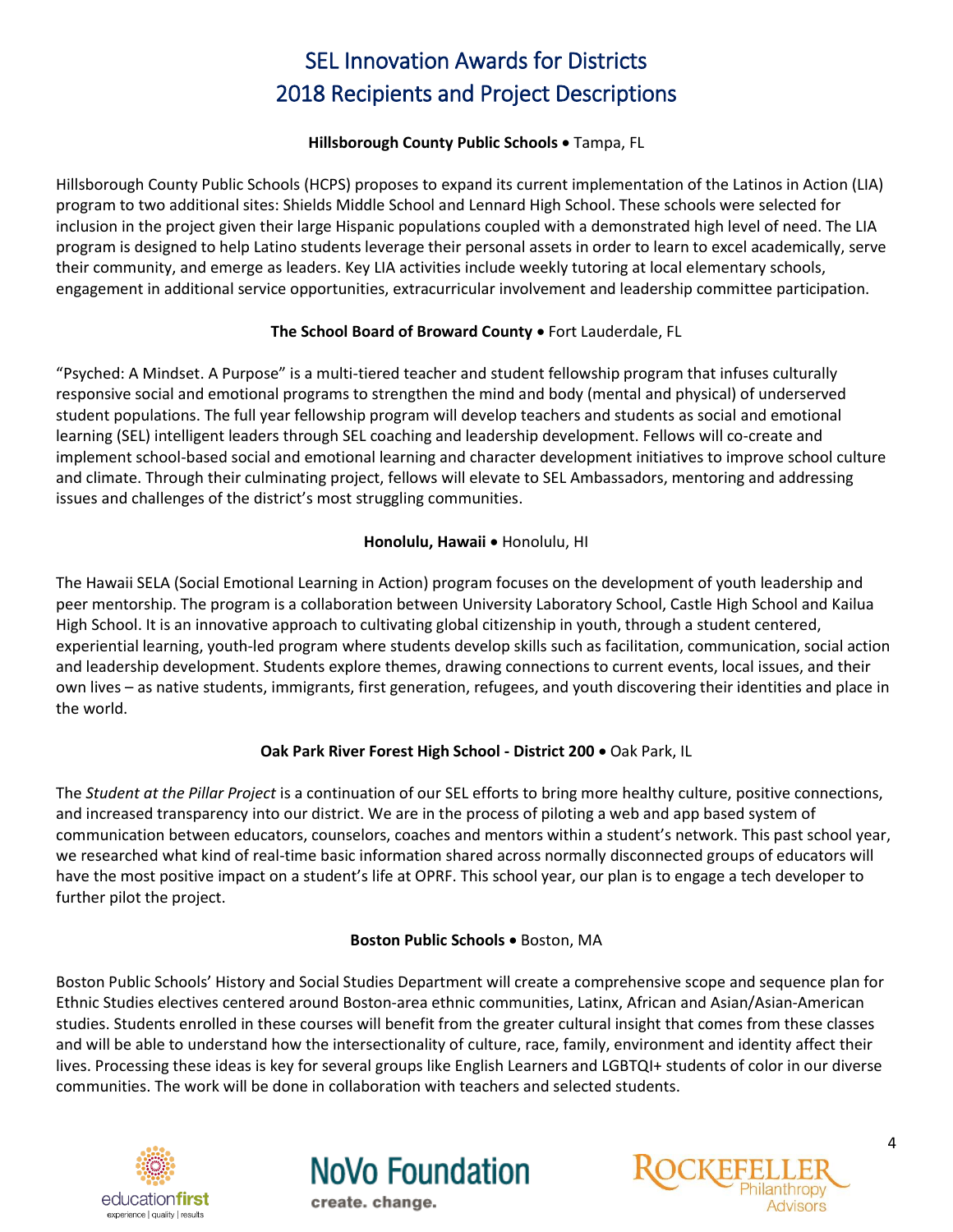#### **Cambridge Public Schools •** Cambridge, MA

<span id="page-4-3"></span>Over the last several years CPS has seen an increase in the number of students, staff and family members who do not fit traditional gender norms. The district has responded by offering district-wide training about general gender identity development and sexuality, as well as consultation to school administrators and staff on a case-by-case basis. The resulting heightened awareness of issues surrounding gender identity and expression has led some school staff to request more in-depth information about how to support students, families and colleagues in order to create more welcoming school communities for people of all genders. Our project will provide professional learning opportunity for 50 Cambridge teachers and assistant teachers in the best practices for supporting gender expansive and transgender students in an inclusive and welcoming environment, which will lead to increased opportunities for healthy social and emotional development for students of all genders.

#### Hadley Public Schools . Hadley, MA

<span id="page-4-4"></span>The Hadley Public Schools place social and emotional learning (SEL) at the center of our educational practice. Our expanded SEL program will foster academic success and the development of students' sense of autonomy, agency and social justice. The project integrates social justice and equity learning into district schools and classrooms through the research-based practice of Intergroup Dialogue. Intergroup Dialogues are a series of small group, co-facilitated, structured experiences that encourage dialogue. Intergroup Dialogue can prepare our students to participate in civic engagement while providing a common language and starting point from which to address our different identities in constructive ways.

#### **Holyoke Public Schools .** Holyoke, MA

<span id="page-4-0"></span>The Pa'lante Restorative Justice Program at Holyoke High School works to build youth power, center student voice, and organize for school discipline and educational policies and practices that actively dismantle the school to prison pipeline in Holyoke and beyond. Student leaders use indigenous circle practice to support our school community to address conflict and harm, grieve, solve problems, heal from trauma and oppression, as well as to celebrate victories. In addition to hosting circles, students design a Youth Participatory Action Research project each year, where they engage in research to address a problem that is relevant to their lived experience.

#### **Mashpee Public Schools • Mashpee, MA**

<span id="page-4-1"></span>There are more than 12 million children with social, emotional and behavioral challenges in North America alone. Historically, interventions to address these challenges revolved around punitive responses. Instead, Mashpee Public Schools (MPS) will flip that paradigm to help educators consider changes they can make to their own instruction, curriculum and environment that result in improved outcomes for students through further implementation of MPS's Multi-Tiered System of Supports (MTSS), the integration of trauma-sensitive spaces and routines, and by empowering students to collectively solve problems results in long-lasting improvements in executive function skills and social and emotional skills.

#### **Baltimore City Public Schools .** Baltimore, MD

<span id="page-4-2"></span>*RISE: Refugee and Immigrant Student Empowerment*, is a social and emotional learning program for immigrant and refugee students facilitated by the Newcomer Project in Baltimore City Public Schools. The *RISE* model is based on a simple principle: that the immigration experience is a source of strength for young people. In *RISE* groups, we establish a safe space in which students can voice thoughts and feelings about the experience of immigration and adjustment to a





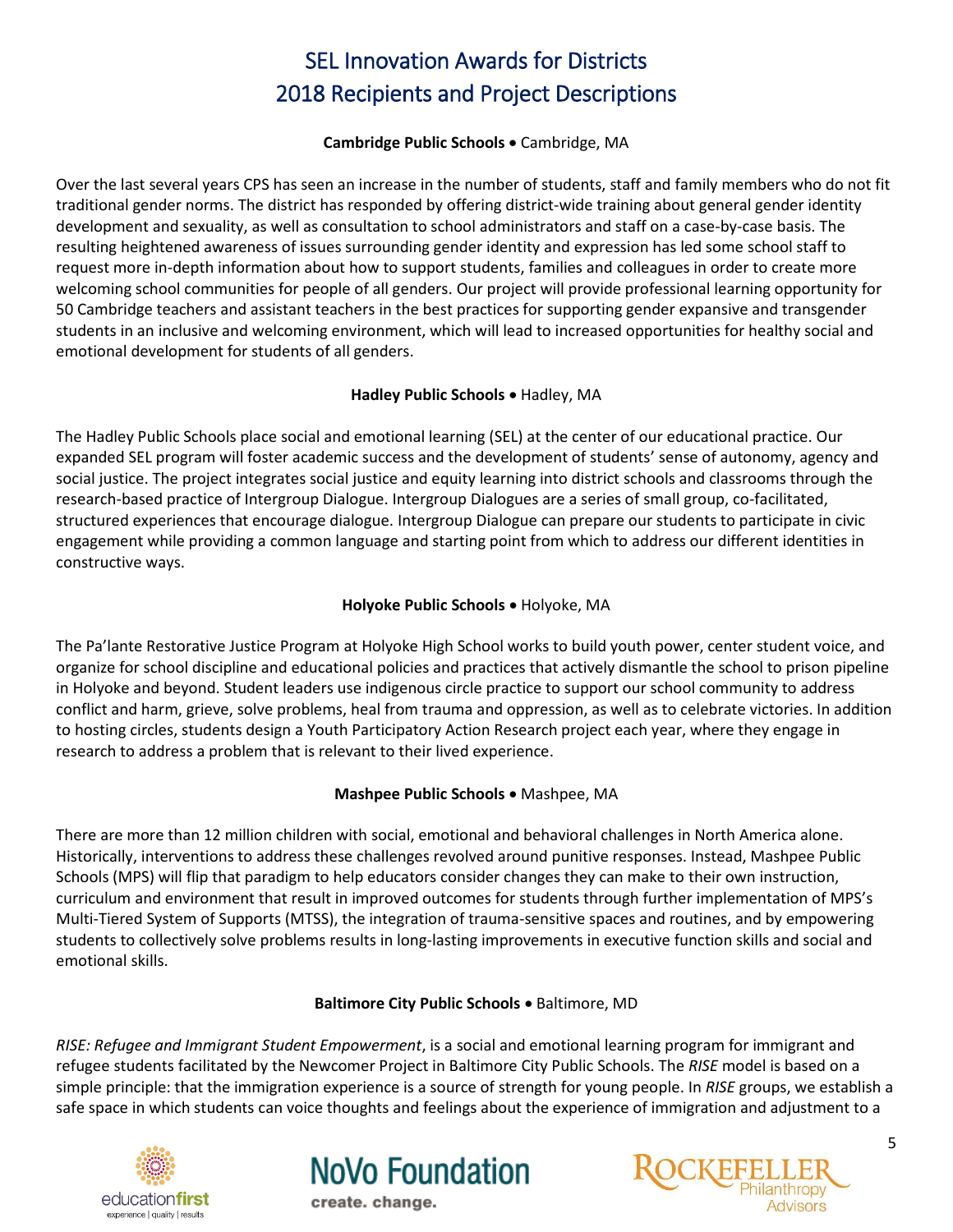new culture. Through social and emotional learning and project-based learning, students uncover and reinforce individual and group strengths, develop greater agency over their emotions, explore changing identities, and learn to navigate their community of peers and adults.

#### **Minneapolis Public Schools • Minneapolis, MN**

<span id="page-5-0"></span>Ogichidaa Oyate, meaning "Young Warriors" in Anishinaabe and Lakota, is the Minneapolis Public Schools (MPS) districtwide American Indian Youth Council. With generous funding from our 2017-18 grant, we have been able to build the foundation for our work in growing strong American Indian tribal and community leaders. Our focus for the 2018-19 school year will be multifaceted; we will be engaging with existing council participants while inviting newly seated members to this work. There will be continued development of American Indian identity and advocacy; building professional skills; culturally specific learning opportunities; and, the opportunity to build leadership skills.

#### **Neshoba County School District**  Philadelphia, MS

<span id="page-5-1"></span>Neshoba County School district's 2018-2019 SEL project will build on the hands-on training and research on Choctaw culture from our 2017-2018 project. Our Native American students, with assistance from our general student population, in grades K-4 through 12 will compile their research material into a student-produced book about the Mississippi Band of Choctaws. Videos about their tribe's arts, crafts, history, language, and folklore will be student created for the school webpage and a YouTube channel. The focus of these two project is to strengthen student understanding of "Choctaw Self-determination" and share that with the global community.

#### **Starkville Oktibbeha Consolidated School District . Starkville, MS**

<span id="page-5-2"></span>This program will ease the immersion of ELL students into their schools. There are two main components of this program. The first is the involvement of professors and staff at Mississippi State University who have matriculated from other countries and experienced immersion issues firsthand. They will work with SOCSD teachers to help determine strategies that can be used to aid ELL students and their immersion experiences. The other component is that each ELL student will be assigned a classroom "buddy" that can assist them with their needs. The ELL students will be equipped with a tablet that will allow them to use a translation app to communicate with their buddy. By creating these pairs, ELL student will feel instantly more at ease socially and then the emotional component will follow. Data collection throughout the program will include interviews and observations of all participants.

#### <span id="page-5-3"></span>**Northern Cass School District 97 · Hunter, ND**

To promote healthy emotional wellbeing, all stakeholders need to be educated and participate in the process. We aim to bridge the gap that often exists from our school building to our students' communities. Through extending our partnership with North Dakota State University (NDSU) to provide family and individual counseling, offering communitybased SEL workshops and providing SEL training for staff, Northern Cass will create an innovative program to educate not only the whole child, but the entire community. This will help our communities, families, staff and students experience authentic learning opportunities in evidence-based practices related to wellness, resilience, gratitude, social connection and self-care.

#### **Clark County School District .** Las Vegas, NV

<span id="page-5-4"></span>The Clark County School District will continue cultivating partnerships with community-based organizations like the Smith Center for Performing Arts, the West Las Vegas Arts Center and the Southern Nevada Writing Project to foster the development of newcomer and immigrant students' social and emotional skills and competencies through creative





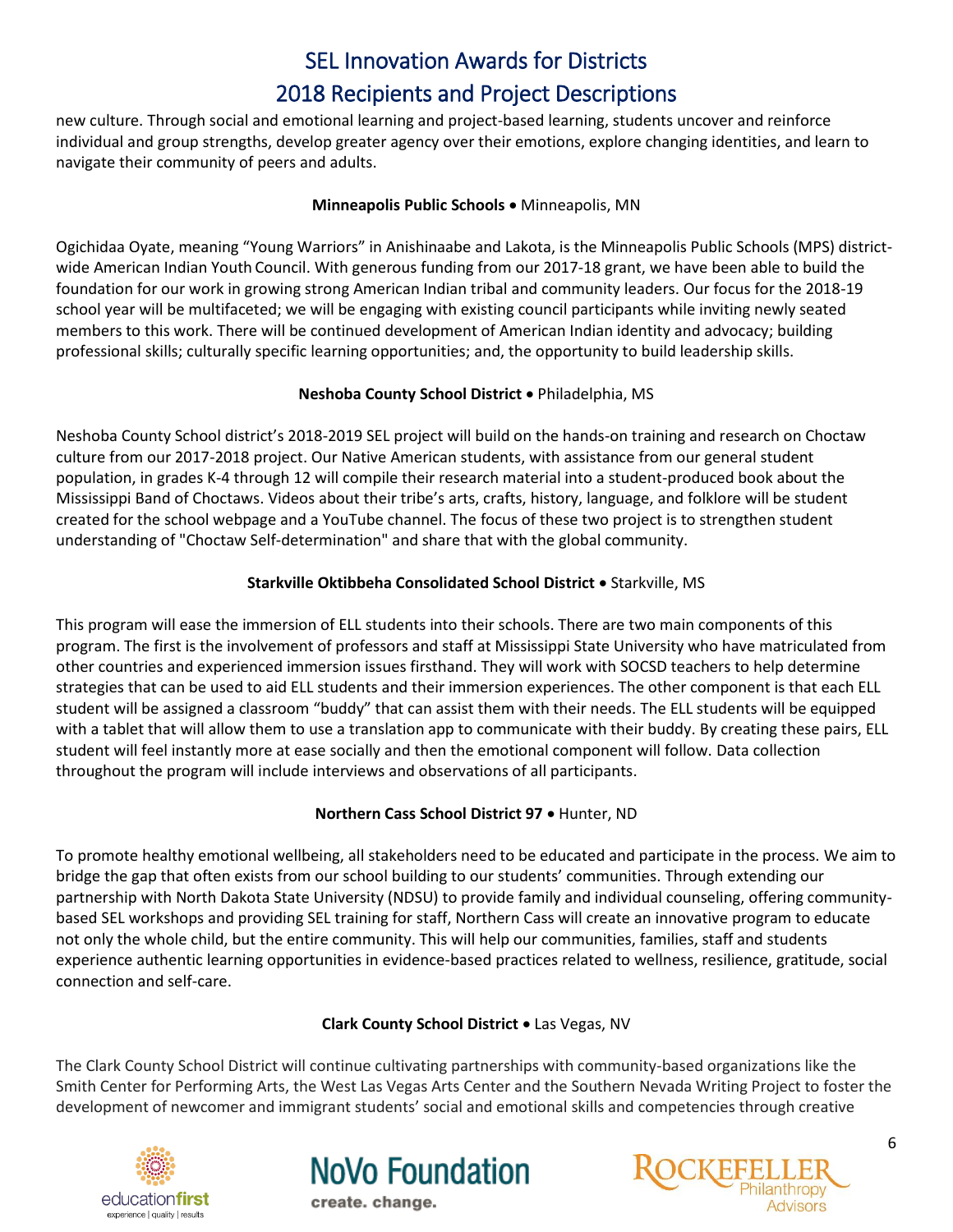expressions. Students will engage in storytelling, visual arts and creative writing to increase their language proficiency, connect with others and gain knowledge about attitudes and behaviors that will help them be successful in their new lives.

#### Washoe County School District . Reno, NV

<span id="page-6-0"></span>SEL holds great promise for helping students graduate on-time and college and career ready, but only if it reflects the diverse array of cultures, values, and languages represented across the student population. WCSD's Nuestro Aprendizaje Social y Emocional ("Our Social and Emotional Learning"; NASE) Project will establish a cohort of 5<sup>th</sup>-12<sup>th</sup> grade students who are English Learners from high poverty schools to investigate the cultural and linguistic responsiveness of WCSD's SEL practices, assessments and lessons. Recommendations provided through this student voice project have potential to improve the delivery and impact of its SEL curriculum for WCSD's fastest growing student demographic.

#### **East Ramapo Central School District .** Spring Valley, NY

<span id="page-6-1"></span>The Nurturing Inclusive Community Environment (NICE) Program is a social and emotional support program that integrates school curricula with community-building, restorative justice techniques. The NICE program plans to expand programming by providing Social Emotional Learning support in two ERCSD high schools with a large population of English Learners and recent immigrants from Central America. The expansion of the program will include a girls group, designed to increase positive connections and strengthen resiliency skills, and a new arrivals and English learners structured support group that would utilize a restorative approach of community building circles to increase positive connections between students.

#### **New York City Department of Education Urban Assembly • New York, NY**

<span id="page-6-2"></span>The Urban Assembly has been using a guided implementation model to support the quality of implementation and sustainability of social-emotional programming in urban high schools. The implementation design process has decreased suspensions and enhanced school climate and academic achievement. SEL assessment is an important aspect of this work. Feedback from teachers revealed that assessment is used to measure outcomes but students had minimal opportunities for their own reflection. Our project will create a network-wide model that the Urban Assembly and other districts can use to help students understand their social-emotional strengths and needs through peer-based dialogue.

#### **Austin Independent School District**  Austin, TX

<span id="page-6-3"></span>"Educators Leading the SEL Way" is a leadership capacity-building project that recognizes each campus as a community of diverse students, families and faculty. We know that SEL is not "one size fits all." To achieve authentic SEL implementation that is responsive to campus strengths and needs, an SEL Specialist will guide each campus's SEL Steering Committee in a multi-day planning process. Emphasis will be placed on creating a vision and an action plan for SEL implementation, both informed by campus data and student input, with the ultimate goal of culturally responsive and relevant SEL implementation driven by teacher leaders.

#### **Schertz-Cibolo-Universal City Independent School District**  Schertz, TX

<span id="page-6-4"></span>We SERVE Too aims to improve the social and emotional states of Schertz-Cibolo-Universal City Independent School District's military connected students (MCS). SCUC ISD is over 40% military connected, and many of those students are categorized at risk as well. We will create and/or improve SCUC's We Serve Too clubs for MCS at eight elementary schools, and focus on creating growth mindsets through service learning projects.